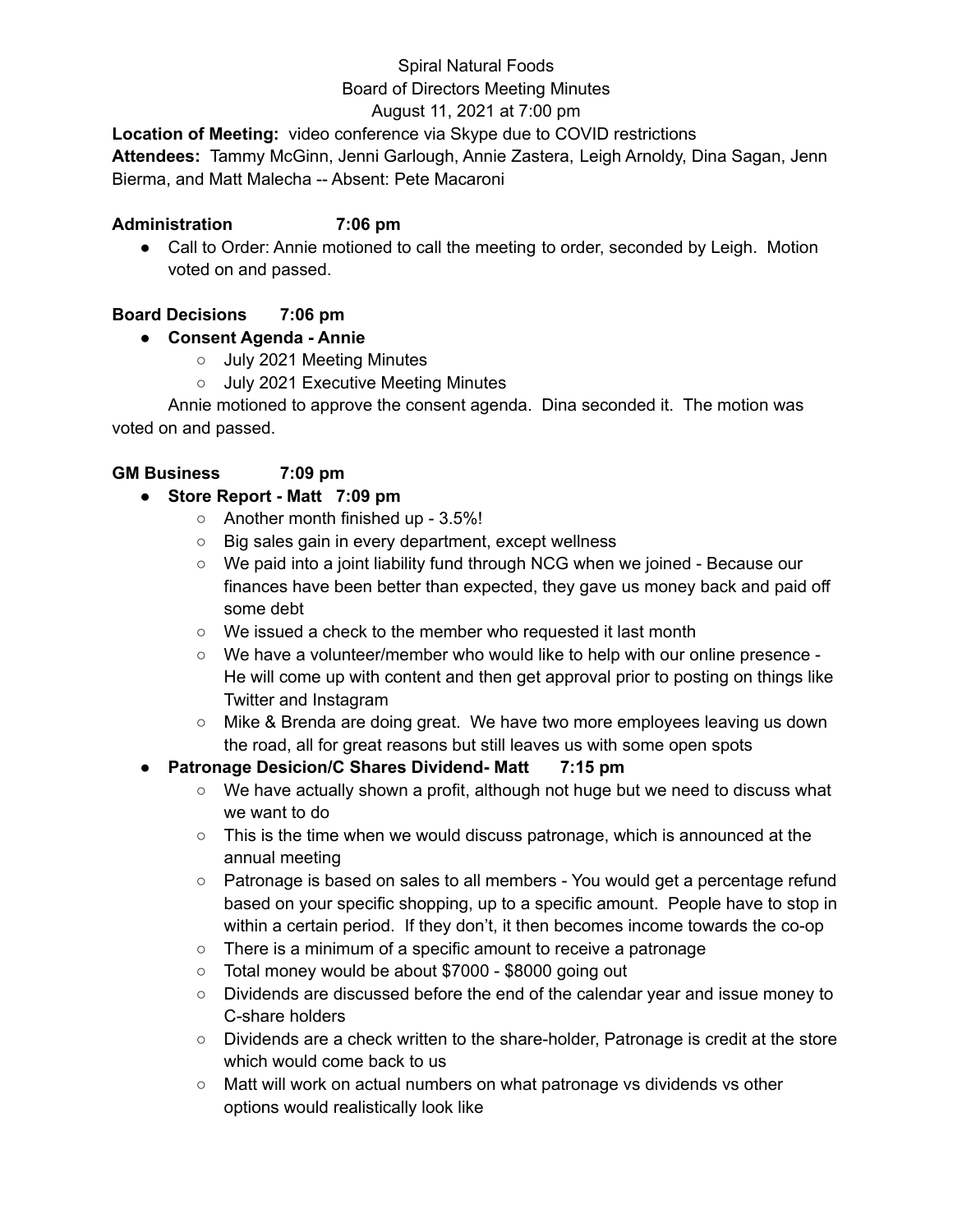# Spiral Natural Foods Board of Directors Meeting Minutes August 11, 2021 at 7:00 pm

# **● B1 (INFO) - Matt 7:26 pm**

- This is a report on the whole year's worth of financial information
- During the pandemic was rough We were paying Hero pay and for Marketing
- Wellness creates a high turnover rate but each item has a high dollar amount while sitting on the shelf - It can skew our turnover rates because of it
- NCG Basics gave us great pricing and other helpful things but also created our inventory go up to carry more items
- There were pockets of different growth but overall, from June on, we've been going up
- We have flyers out, sales and advertising to help sales growth and getting people in the store
- $\circ$  Typical co-ops are showing a net income of -6.4%. We actually showed just around 1%
- We had 169 new members this year!
- We have reduced our debts by leaps and bounds from the last report!
- We will have our CPA do a financial review this month, per NCG requirements. She has so far declared everything as compliant but will be giving us a full report shortly.

Tammy motioned to approve the B1 as mostly compliant, with the two sections having a plan in place. Jenn seconded it. The motion was voted on and passed.

### **Board Business 7:56 pm**

- **● C6 Policy - Tammy 7:56 pm**
	- Everything was relatively straightforward
	- The one issue was for our treasurer, who technically should be researching grants, loans, etc. The consensus was that our Treasurer isn't doing that but also that not everyone knew this should be happening. It was partly because the knowledge wasn't passed along and training hasn't been there.
	- $\circ$  If someone knows how to write grant proposals, then we can go forward. If we don't have that resource, then we can reach out to Columinate or other sources for help and training.
	- Many of the grants require financial reports so Matt is happy to help on the backend if we go forward.
	- We will accept as is, with the expectation that we will find resources to be able to actually find and apply for grants
- **● C7 Policy - Tammy 8:05 pm**
	- Our struggle for committees is that we don't have strong active member volunteers
	- Part of the trouble is that COVID has limited our store presence to talk to members
	- We could utilize the community board to ask for help and use social media for recruitment
	- This is also a great feeder for finding board members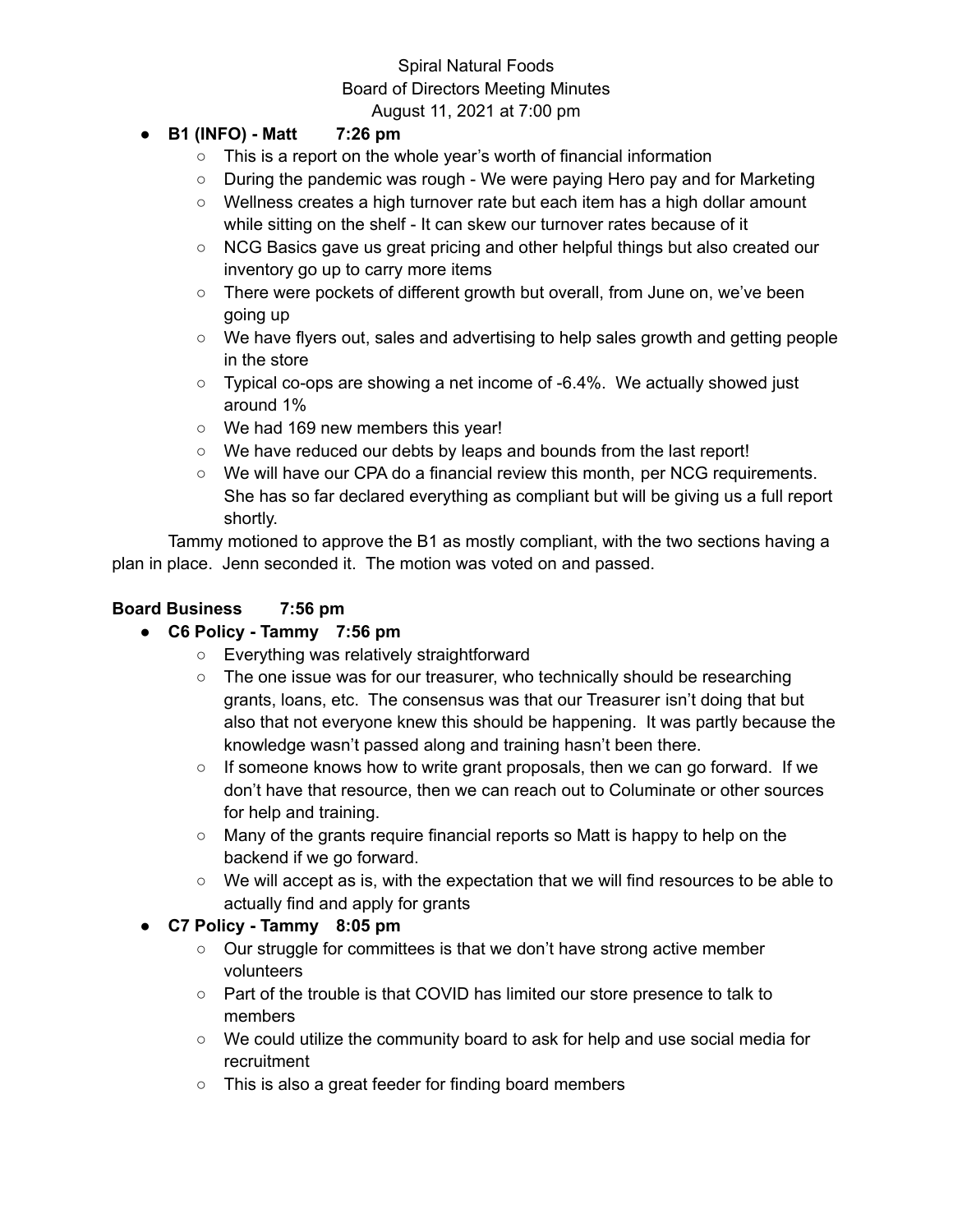# Spiral Natural Foods Board of Directors Meeting Minutes

# August 11, 2021 at 7:00 pm

 $\circ$  Because we only have one continuous committee, we haven't been good about creating and maintaining committee charters.

Tammy motioned to approve the C6 report as non-compliant with the plan to recruit assistance to learn the grant writing process. Leigh seconded it. The motion was voted on and passed.

Tammy motioned to approve the C7 report with the stipulation that we will work on avenues to find member volunteers and to revisit committee charters during our next meeting. Jenni seconded it. The motion was voted on and passed.

### **● Capital Campaign Re-Application - Matt 8:11 pm**

- We have gone a year and we need to re-apply The attorney can simply fill out the paperwork for us
- Matt suggests that the attorney update our financial status to help our cause

Tammy motioned to reapply for the capital campaign. Leigh seconded it. The motion was voted on and passed.

# **● Email Request - Tammy 8:05 pm**

- Ashley from KDWA radio station has requested an interview from the GM/Board regarding the expansion, the history of the co-op, upcoming events, how to run for the board, and general information
- Angie Olson is turning 90 and Matt suggested it would be fun to have her in on the interview to give some great information on our history
- Brenda, our front-end manager, has lots of energy and knowledge
- We have multiple board members with excitement and skills
- Matt knows lots of the history
- $\circ$  Tammy will reach out to ask if she has specific questions, what format she wants, and what things will look like - The board agrees that a combination of all of the above would be a great idea

### **● Board Application/Ballot Assistance - Tammy 8:27 pm**

- We only have one position available which would be Tammy's spot
- $\circ$  Tammy will be putting in her application but we are still looking to see if anyone else is interested
- Annie will help create ballots and paperwork if needed

### **● Communications Committee - Jenni, Jenn, Leigh 8:28 pm**

- As already discussed above They will help put together something to look for volunteers
	- Looking for people to help with outreach, preparing events, and at actual events
	- Grant writing skills would also be a helpful volunteer skill
	- Any talents are appreciated though
- Need to schedule another taproom takeover Annie will ask for Fridays in Sept/Oct & reach out to Communication Committee from there